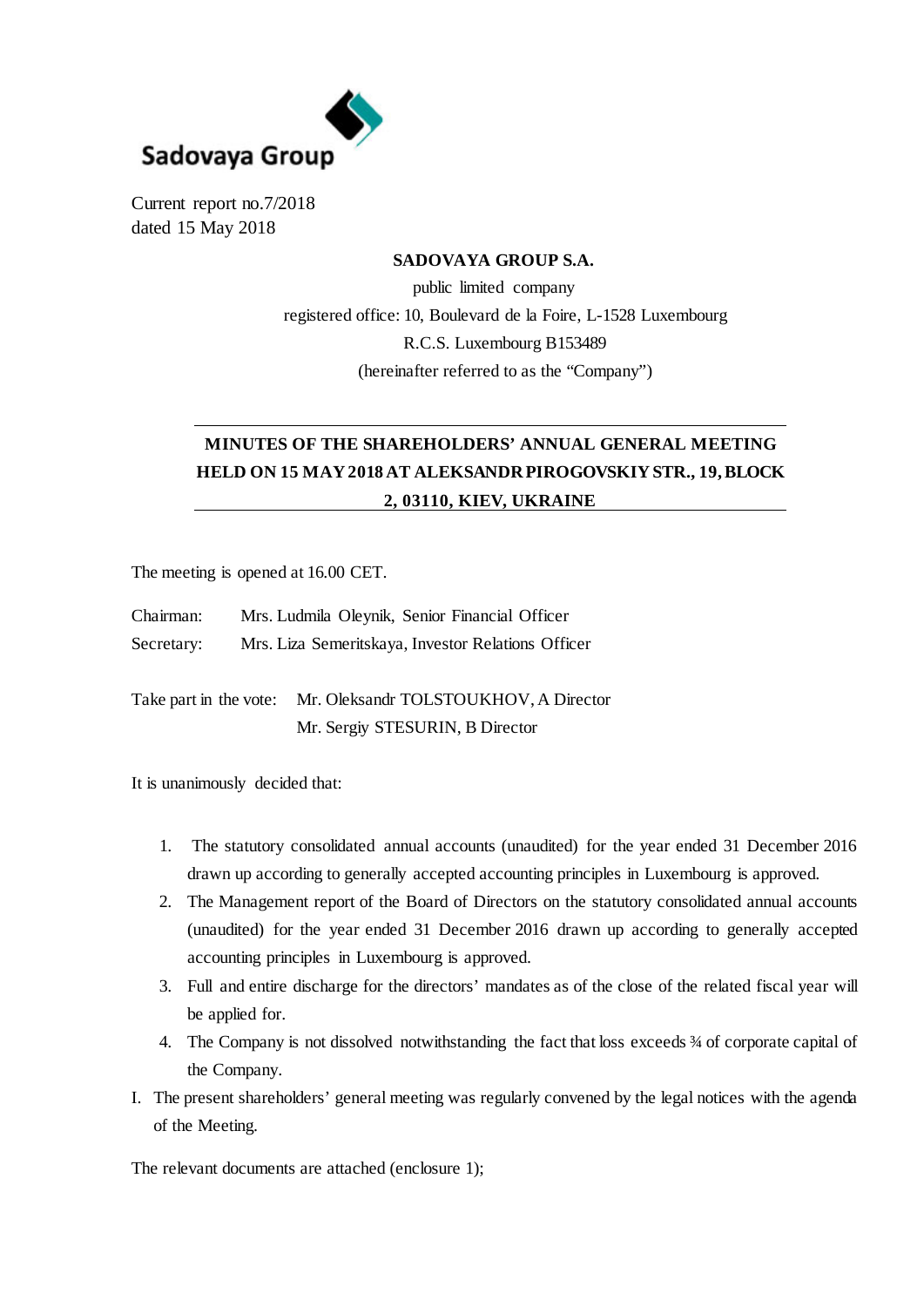- II. The agenda of the meeting is the following:
	- 1. Approval of the statutory consolidated annual accounts (unaudited) for the year ended 31 December 2016 drawn up according to generally accepted accounting principles in Luxembourg.
	- 2. Approval of Management report of the Board of Directors on the statutory consolidated annual accounts (unaudited) for the year ended 31 December 2016 drawn up according to generally accepted accounting principles in Luxembourg;
	- 3. Discharge of the Directors
	- 4. Decision on the Company's dissolution according to the article 100 of the amended Companies' law of August 10, 1915.
	- 5. Miscellaneous.
- III. The name of the shareholders present or represented, the name of the attorneys of the represented shareholders and the number of their shares are shown on an attendance-list; this attendance-list, after having been signed by the shareholders present, the attorneys of the represented shareholders and the members of the bureau, will remain annexed to the present minutes together with the proxies of the represented shareholders;

IV. It appears from said attendance-list, that 32,314,270 shares out of 43,085,693 shares were represented;

V. Since quorum is required and it is securesd, the present meeting is regularly constituted and may validly deliberate on all the items of the agenda.

After having examined all the items of the agenda and analysed their effects on the Company and following the chairman proposal, the meeting takes the following resolutions:

## **First resolution**

The statutory consolidated annual accounts (unaudited) for the year ended 31 December 2016 drawn up according to generally accepted accounting principles in Luxembourg is approved.

| FOR: 32,314,270 | <b>AGAINST:</b> | - ABSTAINING: - |
|-----------------|-----------------|-----------------|
|                 |                 |                 |

#### **Second resolution**

The Management report of the Board of Directors on the statutory consolidated annual accounts (unaudited) for the year ended 31 December 2016 drawn up according to generally accepted accounting principles in Luxembourg is approved

#### **Third resolution**

Discharge is given to the Directors for the performance of their mandates during the fiscal year ended 31 December 2016.

| FOR: 32,314,270 | AGAINST: | - ABSTAINING: - |
|-----------------|----------|-----------------|
|                 |          |                 |